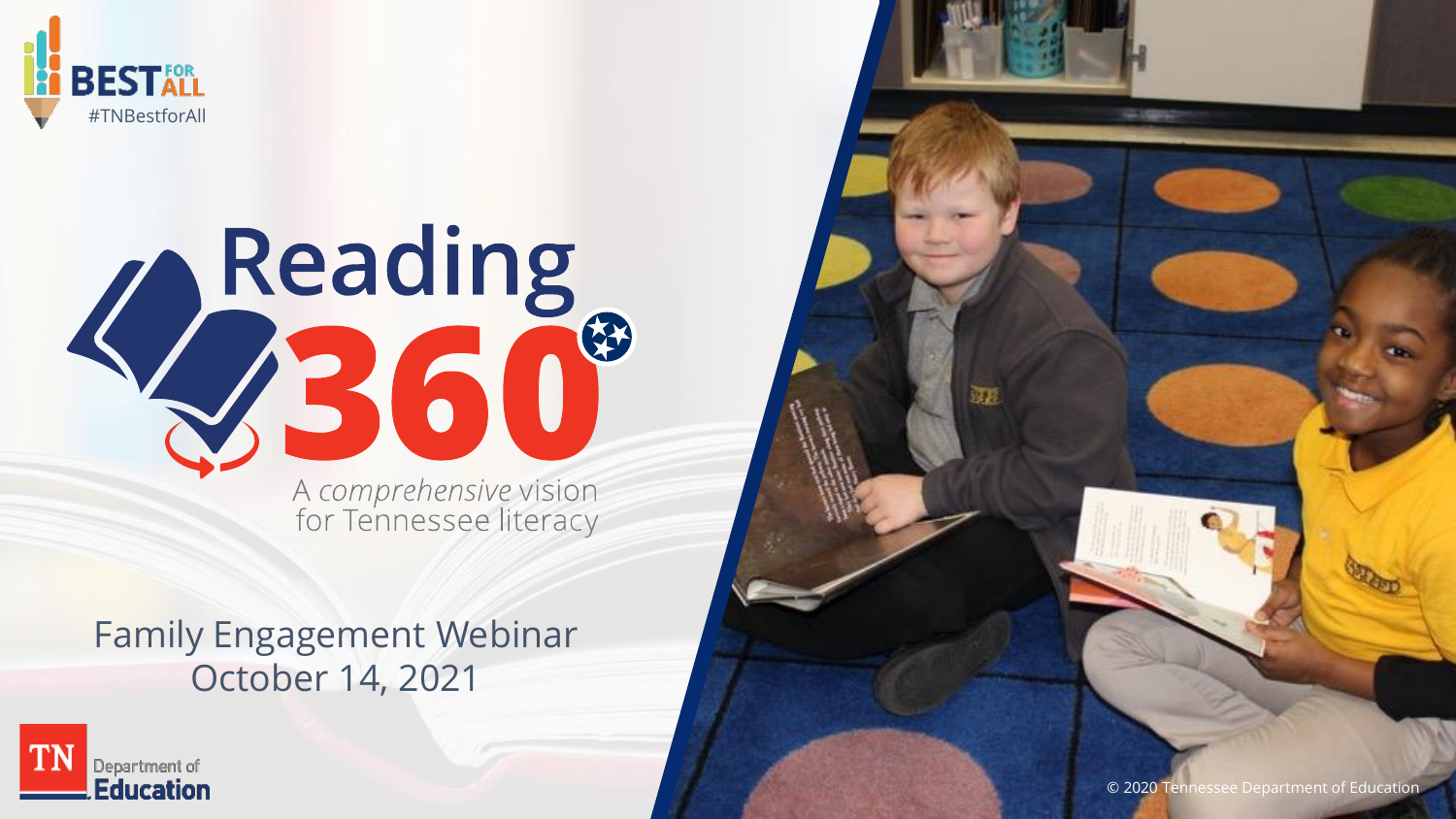

## **A C A D E M I C S**

**ALL TENNESSEE STUDENTS WILL HAVE ACCESS TO A HIGH-QUALITY EDUCATION, NO MATTER WHERE THEY LIVE**

## WHOLE CHILD

**TENNESSEE PUBLIC SCHOOLS WILL BE EQUIPPED TO SERVE THE ACADEMIC AND NON-ACADEMIC NEEDS OF ALL STUDENTS**

## **E D U C AT O R S**

**TENNESSEE WILL SET A NEW PATH FOR THE EDUCATION PROFESSION AND BE THE TOP STATE TO BECOME AND REMAIN A TEACHER AND LEADER**

Department of **Education**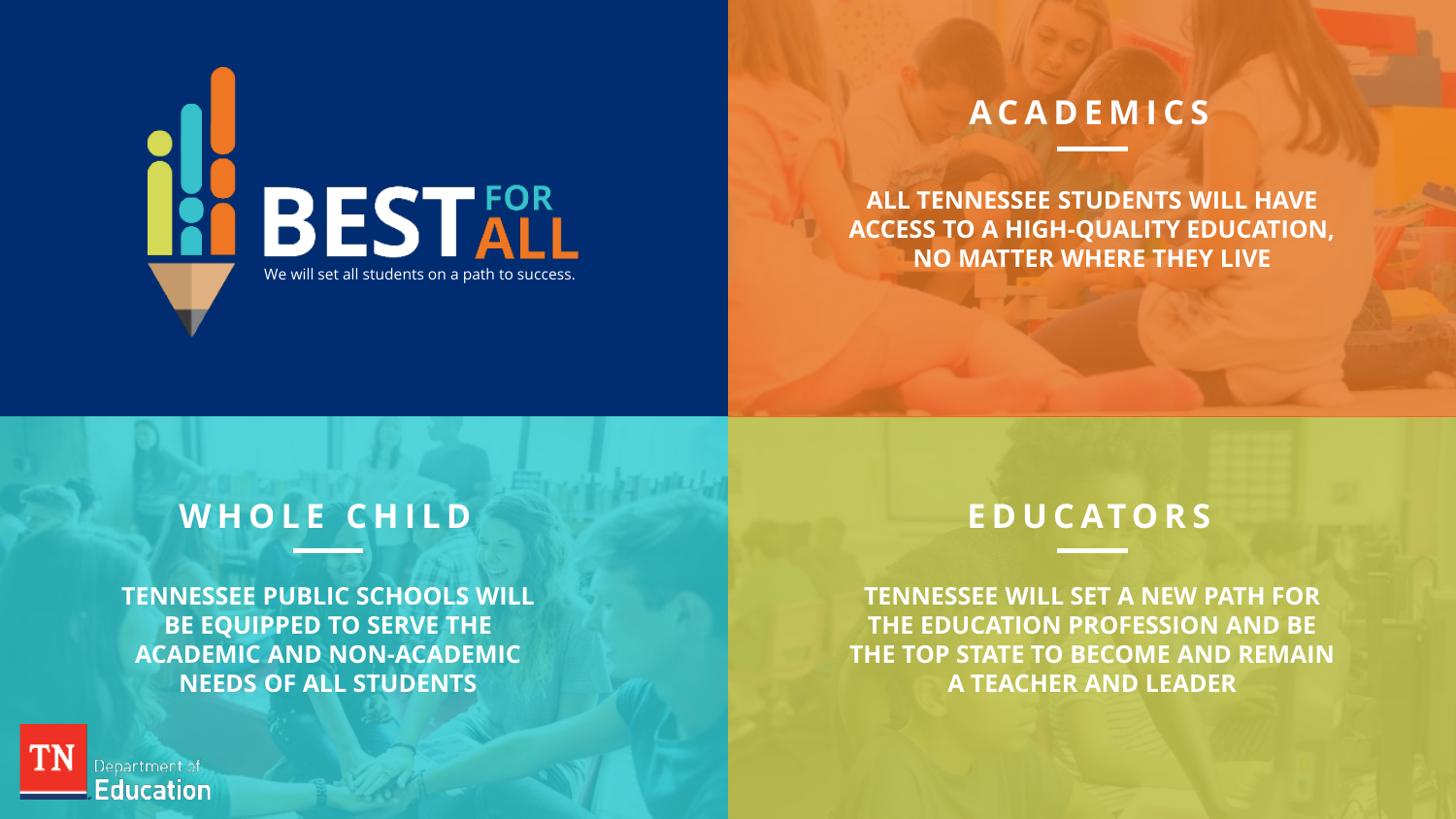# **Presenters**

## **Scott Meltzer**

Director of Engagement Office of the Commissioner

**Robin McClellan** Assistant Commissioner Academics and Instructional Strategy Division

## **Corrie Jones**

Connected Literacy Family and Vendor Liaison Academics and Instructional Strategy Division



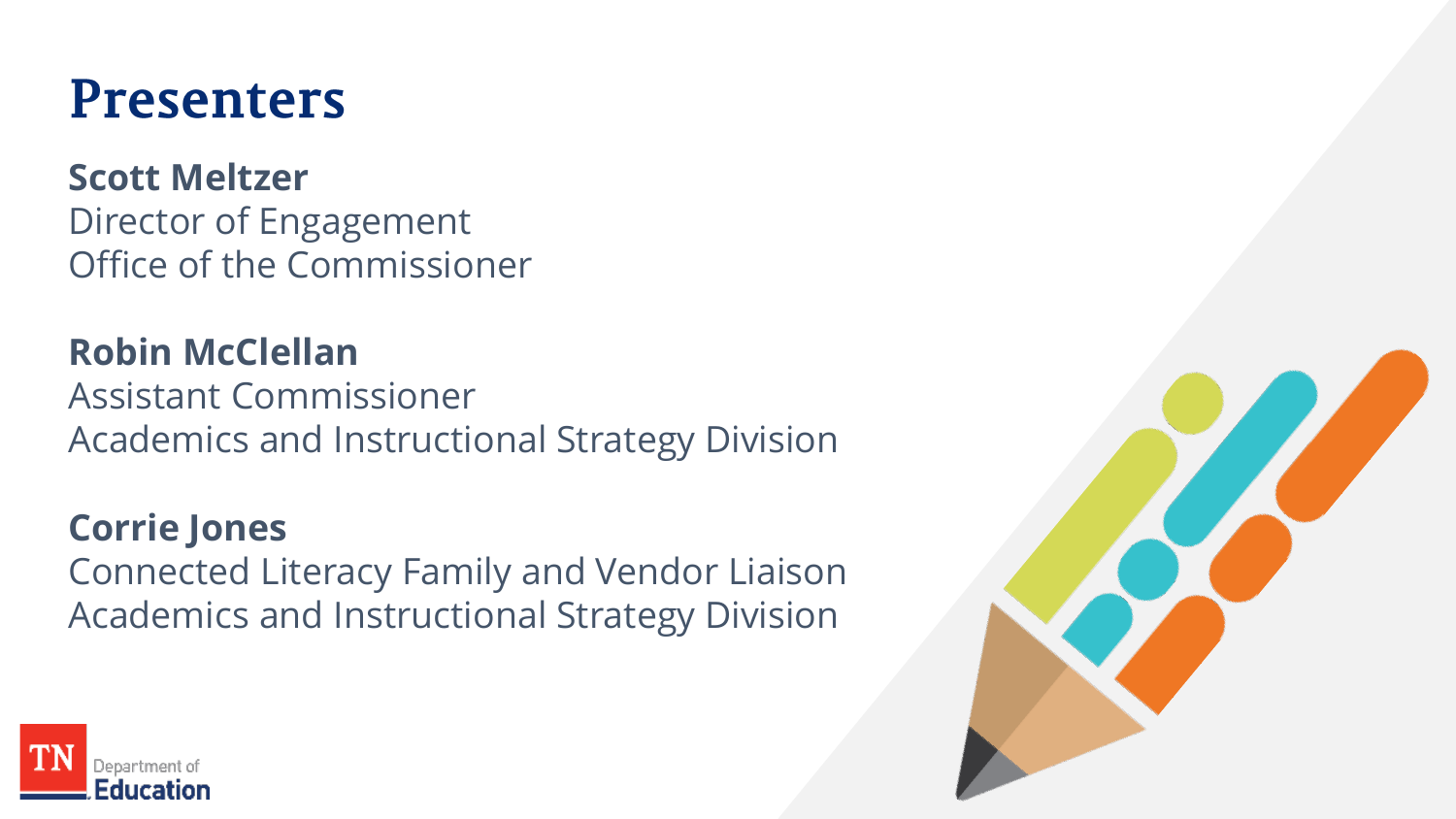# Agenda



1:00 | Welcome – Scott Meltzer

1:05 | Reading 360 Components Overview – Robin McClellan

1:15 | Rollout of Family Literacy Night Turnkey Package – Corrie Jones 1:35 | Q&A

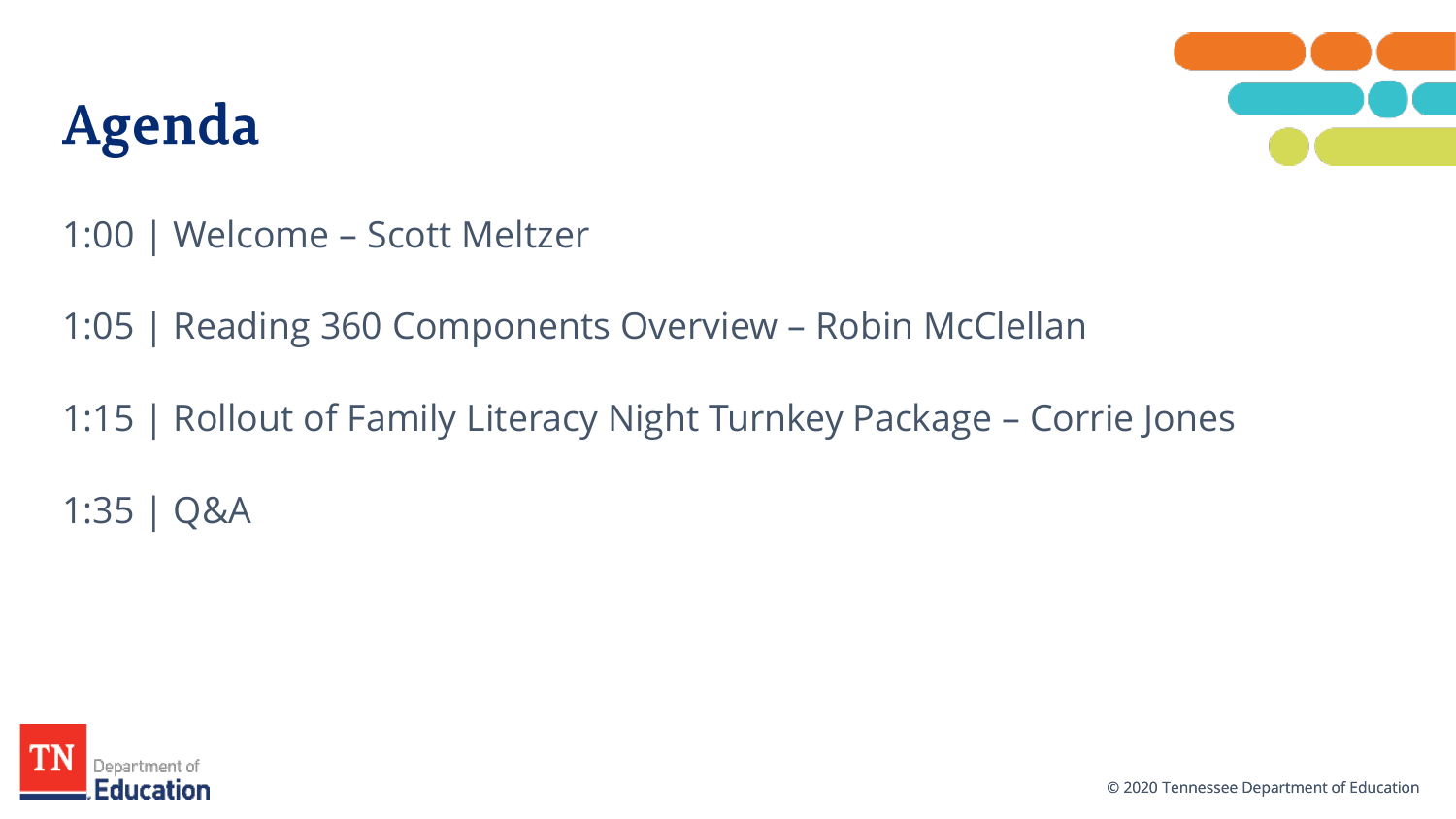# **Goals & Outcomes by 2025...**



Tennessee will see a **25 percentage point increase** in the number of 3rd graders who meet expectations on the TCAP and a 25% closure of the achievement gap **by 2025 .** 

Every elementary school teacher will have **access to high-quality professional development in early literacy.**

#### **70% K-3 TEACHERS**  WILL EARN A **LITERACY CERTIFICATE**

| $\boxed{\underline{\fbox{=0}}{\fbox{=0}}{\fbox{=0}}{\fbox{=0}}{\fbox{=0}}{\fbox{=0}}{\fbox{=0}}{\fbox{=0}}{\fbox{=0}}{\fbox{=0}}{\fbox{=0}}{\fbox{=0}}{\fbox{=0}}{\fbox{=0}}{\fbox{=0}}$ |  |  |  |
|------------------------------------------------------------------------------------------------------------------------------------------------------------------------------------------|--|--|--|
|------------------------------------------------------------------------------------------------------------------------------------------------------------------------------------------|--|--|--|





epartment of Education **Reports on Tennessee progress in literacy will be published annually.**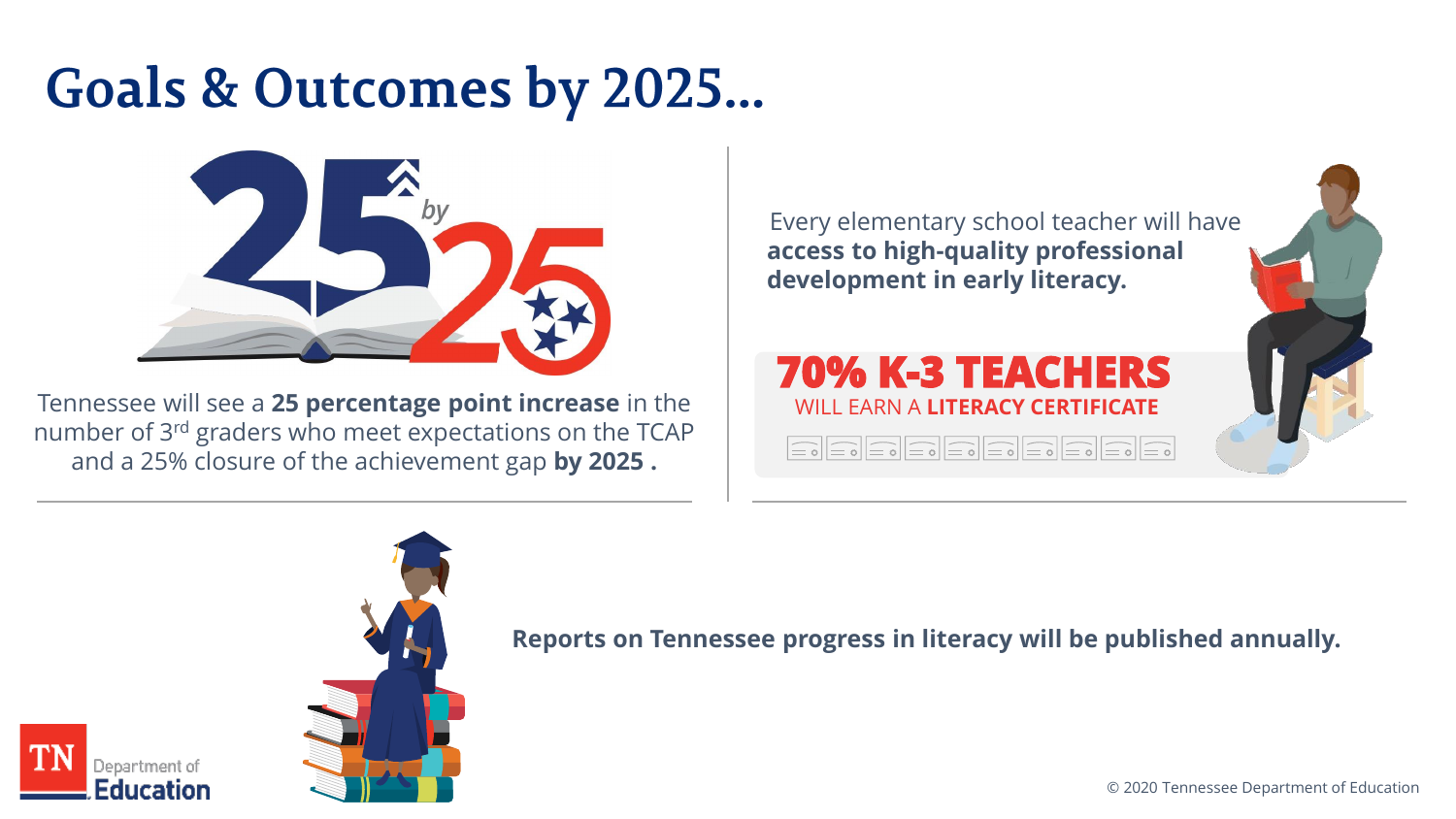# **Why Reading Proficiency by Grade 3 Matters**

**Key indicator of future academic success as well as lifelong socioeconomic and health outcomes**

#### *Children reading at grade level are…*



- Graduate from high school **MORE** 
	- Enter & complete post-secondary programs
	- Remain gainfully employed later in life **TO:**

## *Children not reading at grade level are…*

#### **MORE LIKELY TO DROP OUT OF HIGH SCHOOL 4X**

*Negatively impacting short & long-term earning potential*



**LIKELY** 

**SIGNIFICANTLY MORE LIKELY TO:** Stay on grade level over time

**HIGHLY CORRELATED** with high school completion and lifelong socioeconomic and health and wellness outcomes.



**ASSOCIATED** with higher rates of poverty, not keeping up with medical treatment, pre-teen alcohol use, depression, and teenage pregnancy.

#### **KEY TAKEAWAY** Low literacy rates negatively impacts our students and our state.



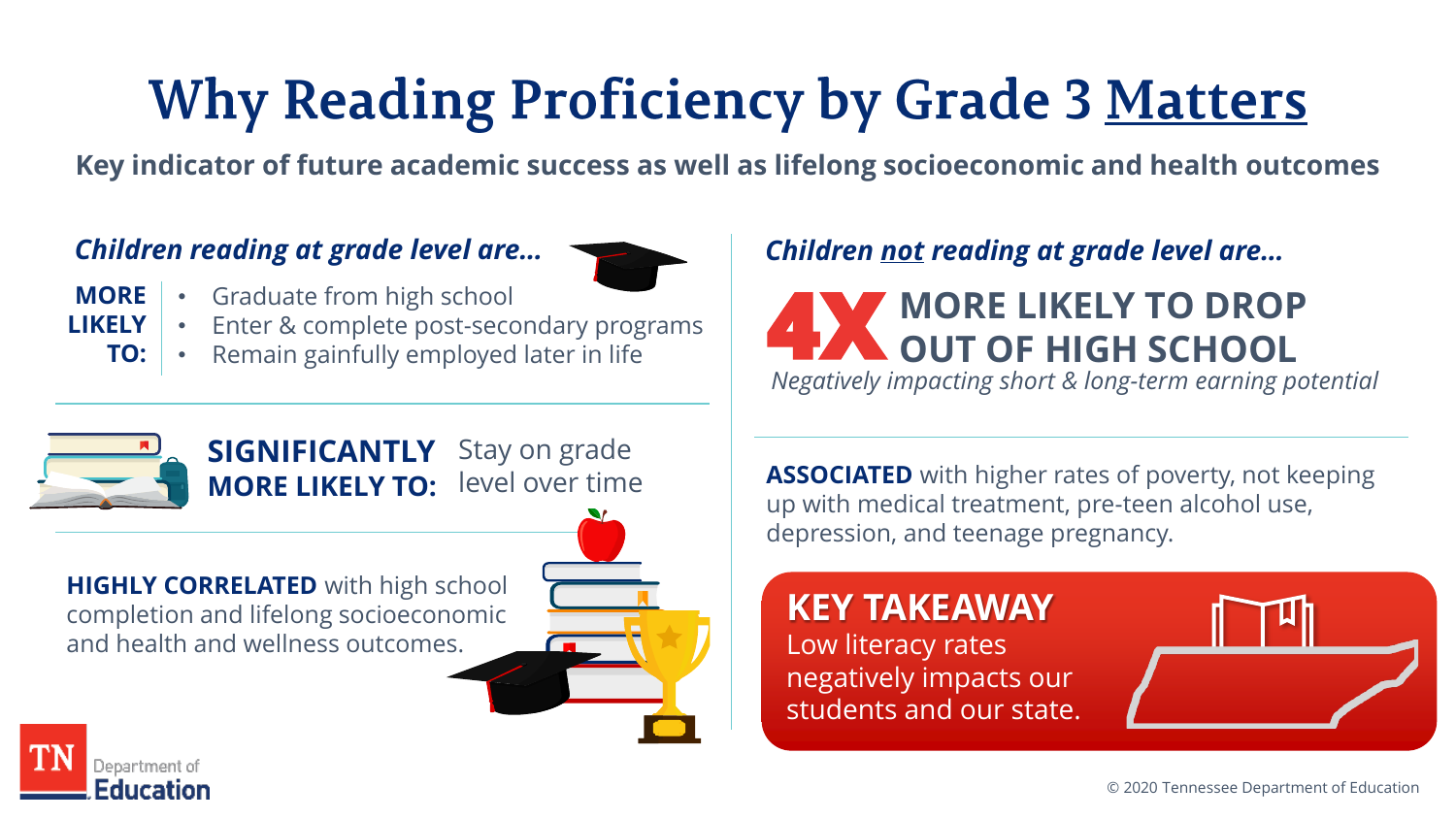

A *comprehensive* approach that includes systematic foundational literacy, educator and leader preparation, instructional materials, training, coaching, ongoing support, and online and family resources

## **#Reading360**



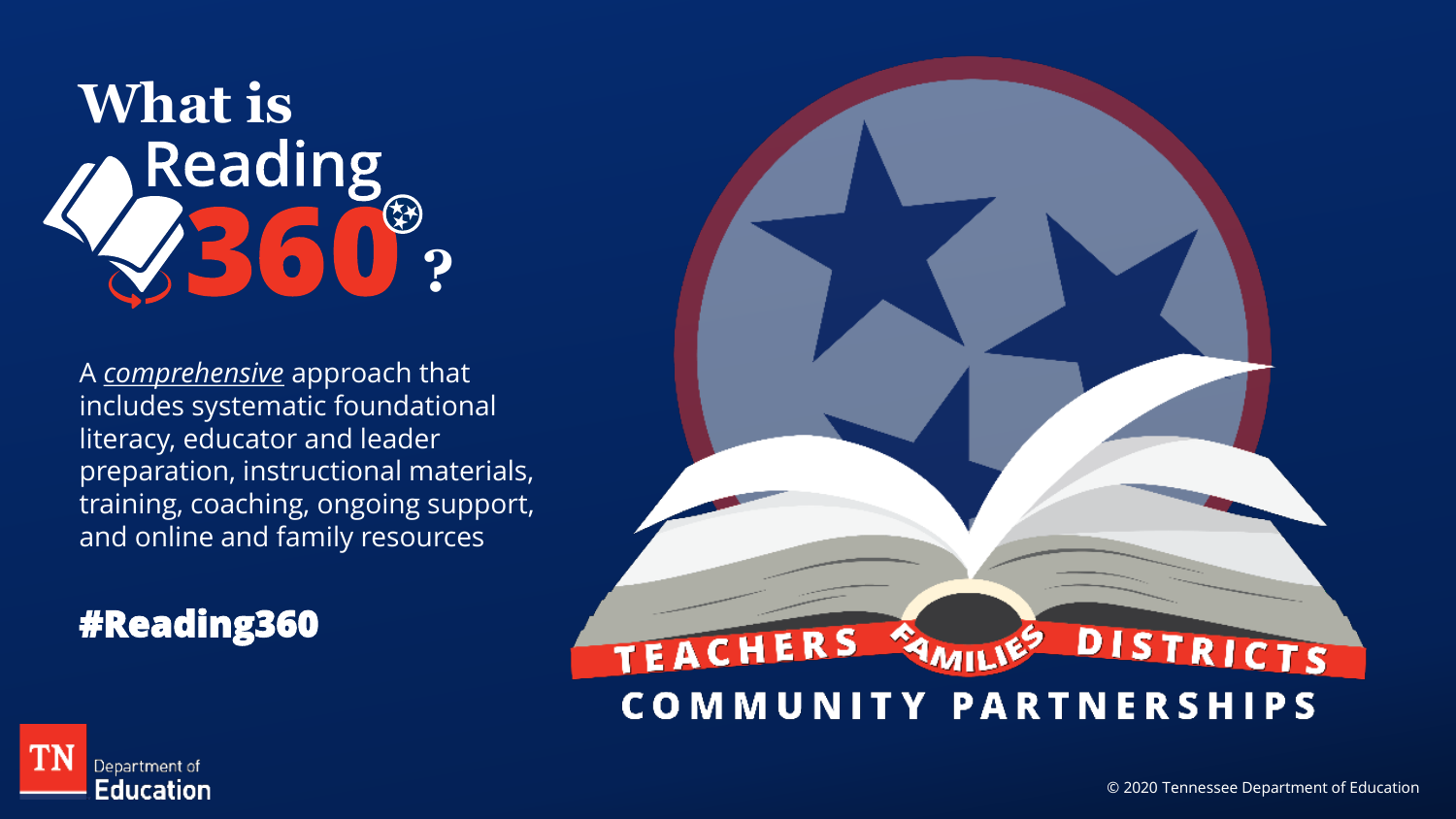# **Reading 360 Plan Components**



#### **TRAINING & COACHING**

Provide additional support for both teachers in classrooms and future teachers around literacy instruction



#### **IMPLEMENTATION NETWORKS**

Establish and fund regional district networks focused on literacy and high quality materials



#### **ONLINE TOOL**

Feature video-based lessons, teacher implementation supports, at-home family reading resources, and leader guidance documents



epartment of Education

#### **CONNECTED LITERACY** Provide 13,000+ students and their

families with microgrants for early literacy tutoring



#### **EPP & LPP INNOVATIONS**

Support for educator and leader preparation providers in developing new courses and content

| and the state of the |  |
|----------------------|--|
|                      |  |

#### **CORE SUPPORTS**

Provide district leaders with support for implementation and establishment of systems across 8 CORE regions

| × |  |
|---|--|
| п |  |
| ш |  |
|   |  |

#### **ASSESSMENT OF LITERACY**

Connect teachers, leaders, and parents to resources, tools, and data using early grade literacy screener and information system



#### **PUBLIC AWARENESS CAMPAIGN**

Build and foster partnerships across the state to elevate awareness and promote broader engagement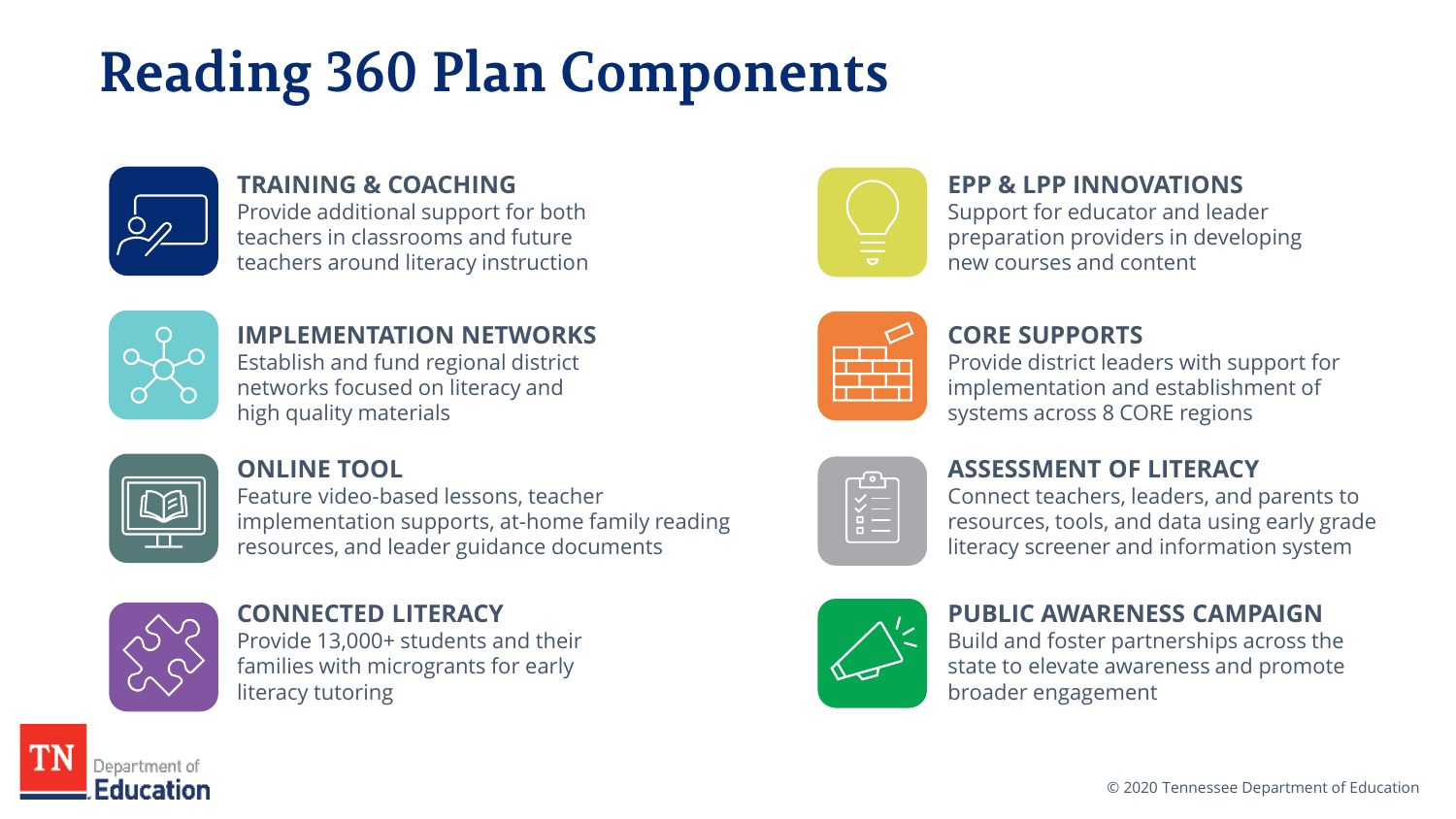

# **#Reading360**



**TN** Department of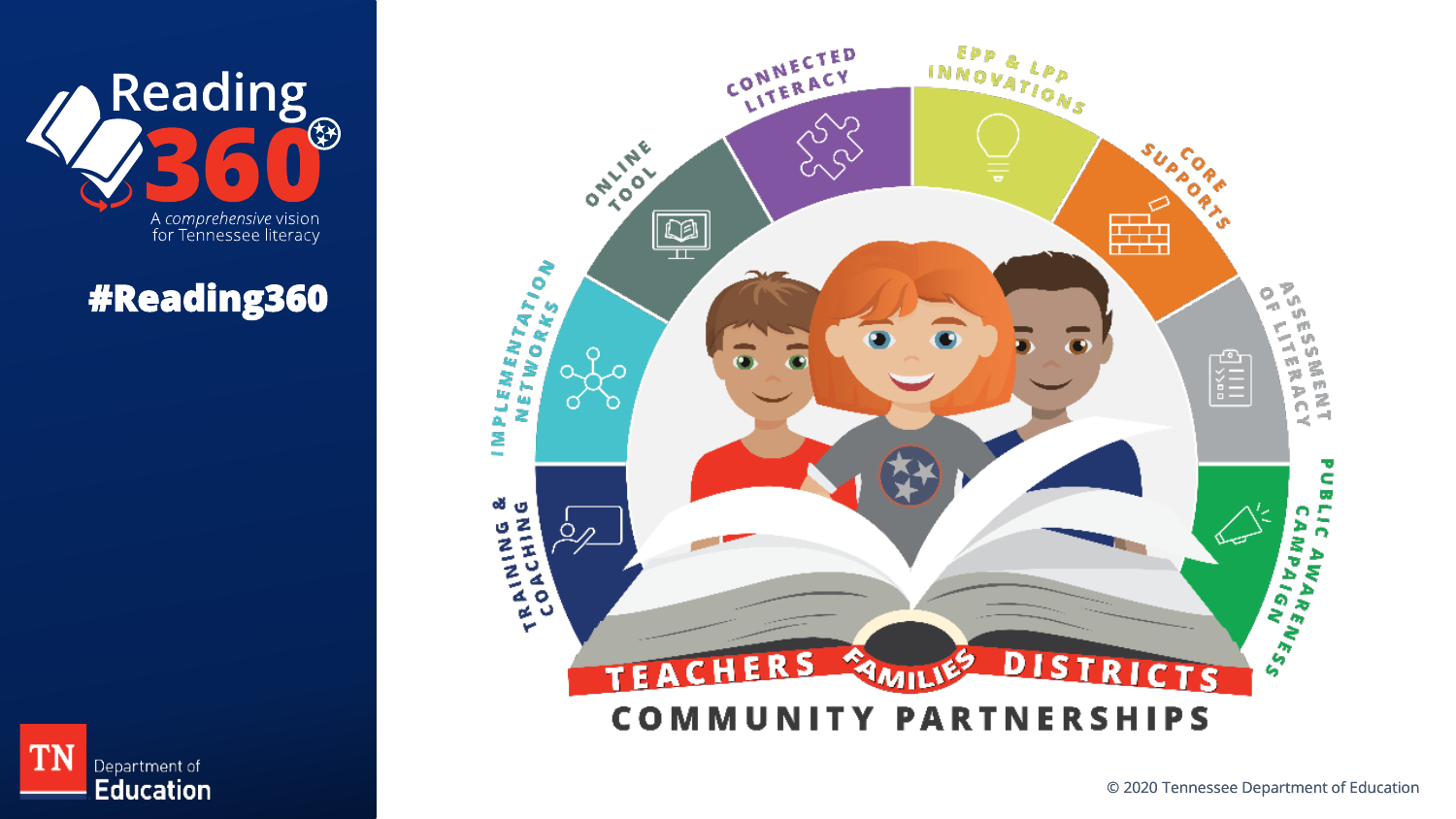# **Families**

*"Fill your house with stacks of books, in all the crannies and all the nooks." — Dr. Seuss*





© 2020 Tennessee Department of Education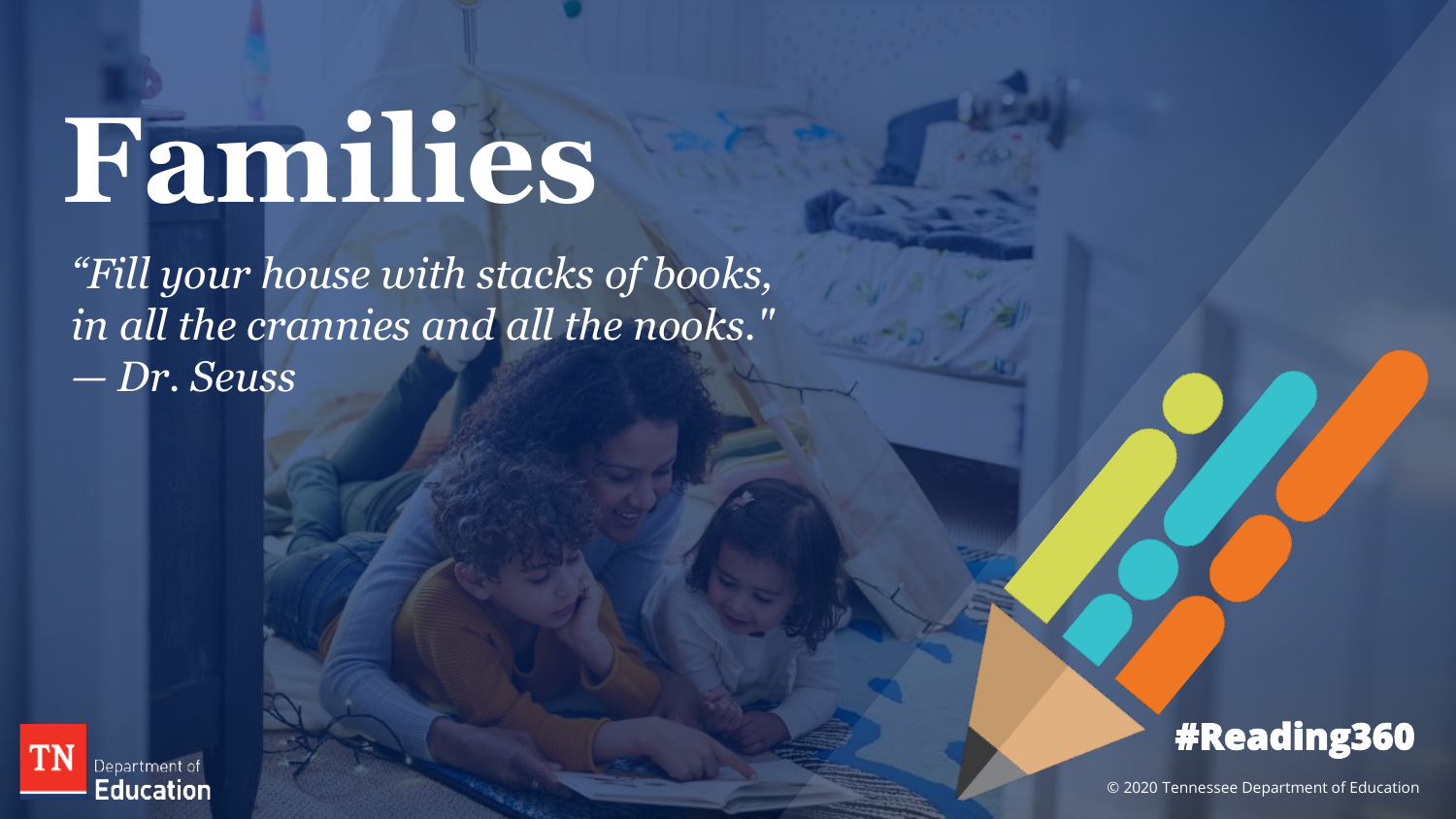# **Families as Stakeholders**

Family Literacy Night Purpose and Intent:

- To engage families and the community as partners in early literacy.
- To build a toolkit of turnkey resources for districts with opportunities for district customization



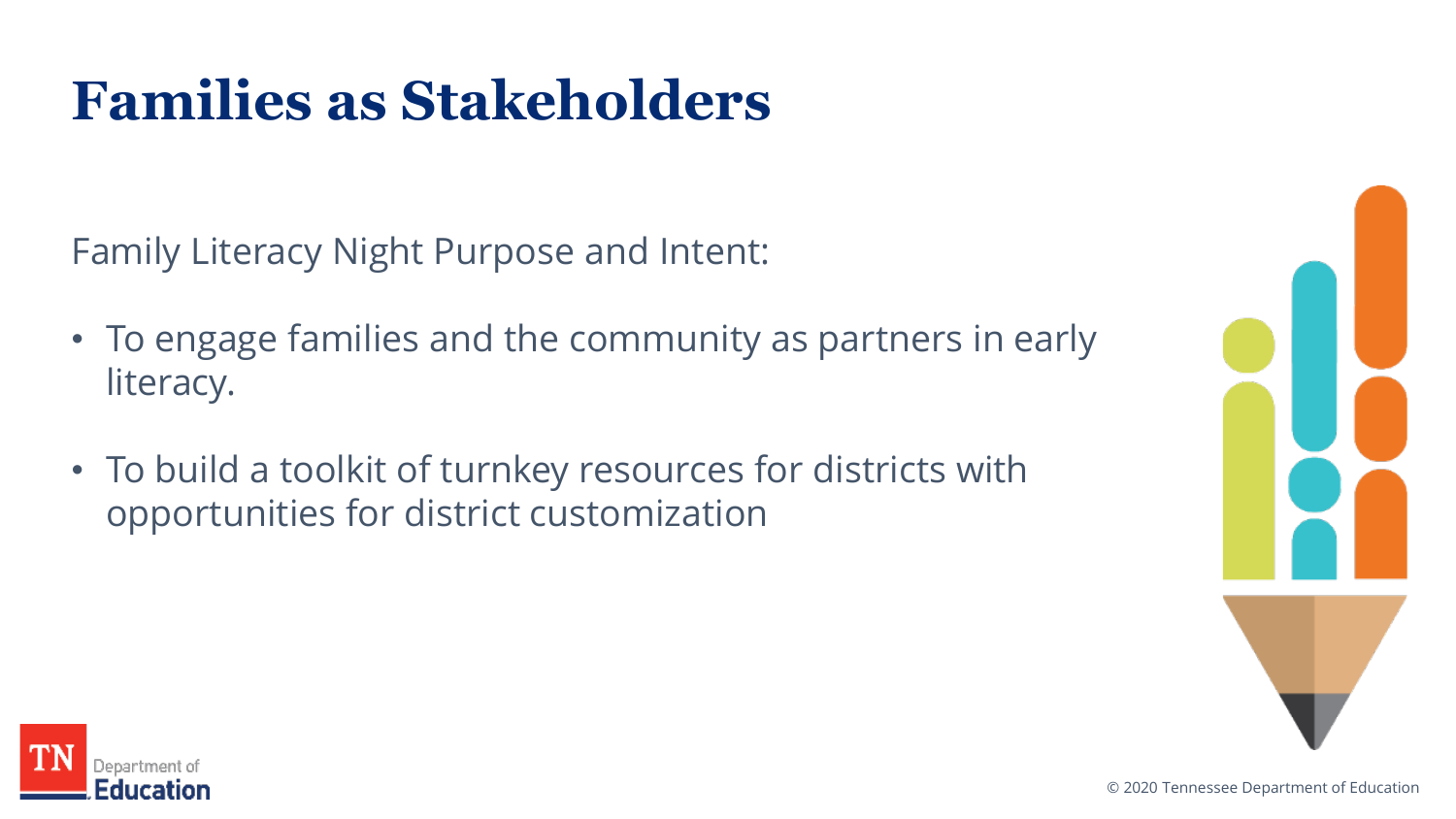# **Family Literacy Night Toolkits**

# **Five Family Literacy Nights were held across the state in June and July**

- Metro Nashville Schools of Innovation
- The Memphis Lift
- United We READ, an initiative of the United Way Greater Kingsport
- The Salvation Army
- The Tennessee Branch of the International Dyslexia Association

## **Presenters included**

- Community organization representative
- Teacher
- Instructional coach
- District leader
- TDOE representative